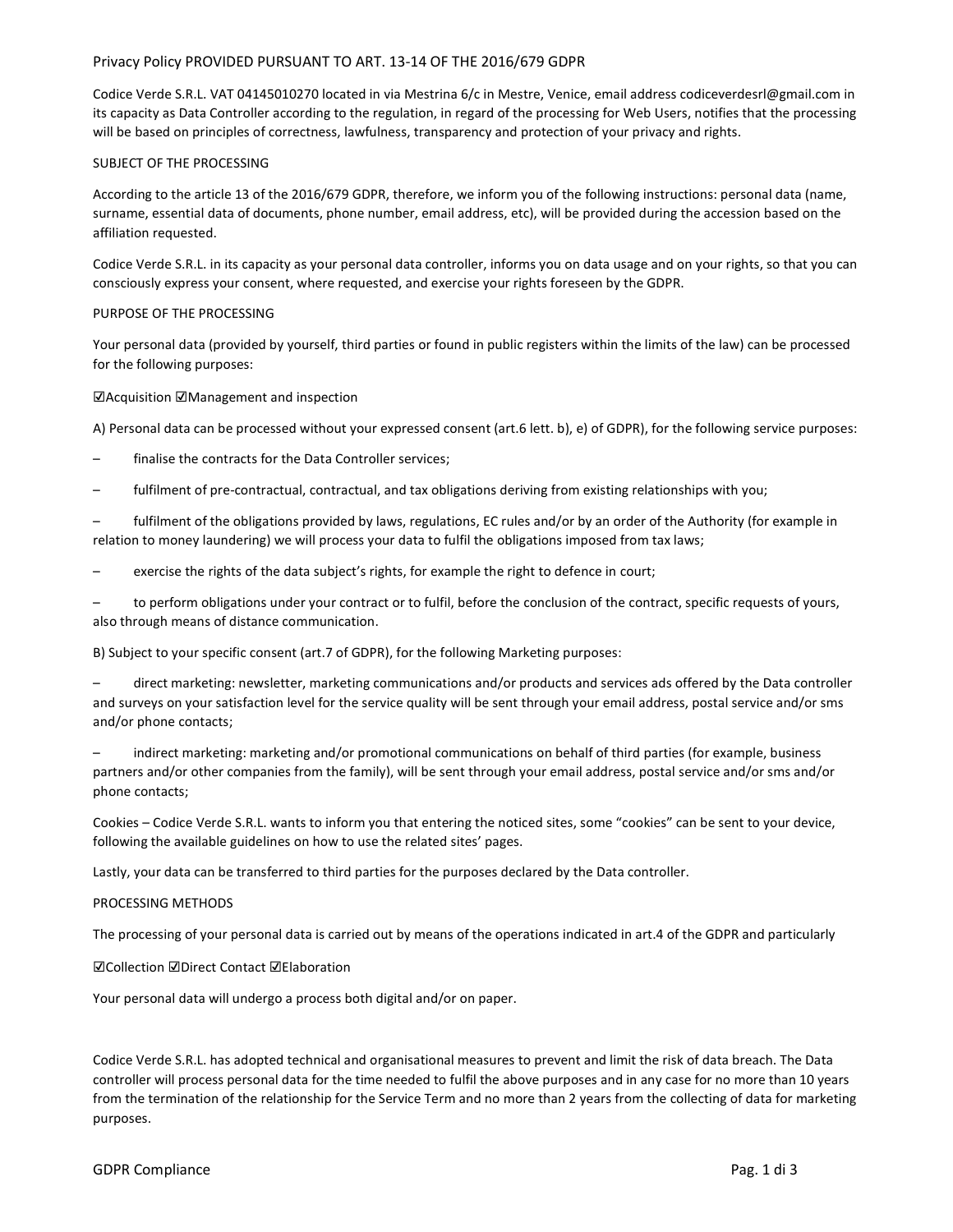# DATA ACCESS

Your data could be accessed for the purposes specified in art.2.A) and 2.B):

– to employees and partners of the Data controller and companies in their quality of representatives of the processing;

– To third party companies or other subjects (indicatively, credit institutions, professional firms, consultants, service companies) that carry outsourcing activities for the Data controller, in their quality of representatives of the processing.

## DATA COMMUNICATION

Without the need for an express agreement , art.6 lett. b) and c), the Data controller can communicate your data for the purposes related to art.2.A) to Supervisory Bodies, Judicial Authorities, as well as to those subjects requiring such disclosure to carry out the above mentioned purposes.

These subjects will deal with the data in their quality as autonomous owners of the processing.

## Your data will not be disclosed.

Your data may be used for user profiling, i.e. a collection and aggregation of your personal data to take appropriate marketing decisions or to analyze and predict, still for marketing purposes, your personal preferences, behaviors and attitude.

Profiling asks for your consent. Failure to consent does not affect the regular development of the affiliation based on which your data are processed.

### DATA TRANSFER

Personal data are kept on servers located in the EU. However, it remains that the Data controller, if necessary, can decide to move the servers in an extra-EU country. In such a case, the Data controller assures that the data transfer will be done in accordance with statutory provisions, subject to the stipulation of the clauses provided by the European Commission.

### PROVIDED PURSUANT TO ART. 13-14 OF THE 2016/679 GDPR

## NATURE OF DATA PROVISION AND REJECTION

The provision of data for the purposes related to A) is mandatory.

In case of absence, we can't ensure the regular provision of the Services.

The provision of the data related to B) is optional. Therefore, you can decide to not disclose any data or to deny the possibility to process provided data afterwards: in this case, you won't receive marketing communications related to services offered by the Data controller.

You will still be entitled to the services related to A). The data collected that don't have to be kept for a specific legal obligation, will be cancelled within 24 months.

### RIGHTS OF THE DATA SUBJECT

You may, at any time, exercise the following rights expressly recognized as useful by the Regulation:

– You have the right to lodge a complaint with the national authority (Guarantor for the protection of personal data) at any time if you believe that your right is violated.

– You have the right to have your data always accurate and updated and therefore you can at any time report or request that they be updated.

You have the right to revoke your consent for the processing of the data provided where it's not prevented from legal provision or the need to protect the rights of the Data controller even in court. In any case, the request for revocation gives rise to the right to limit the processing.